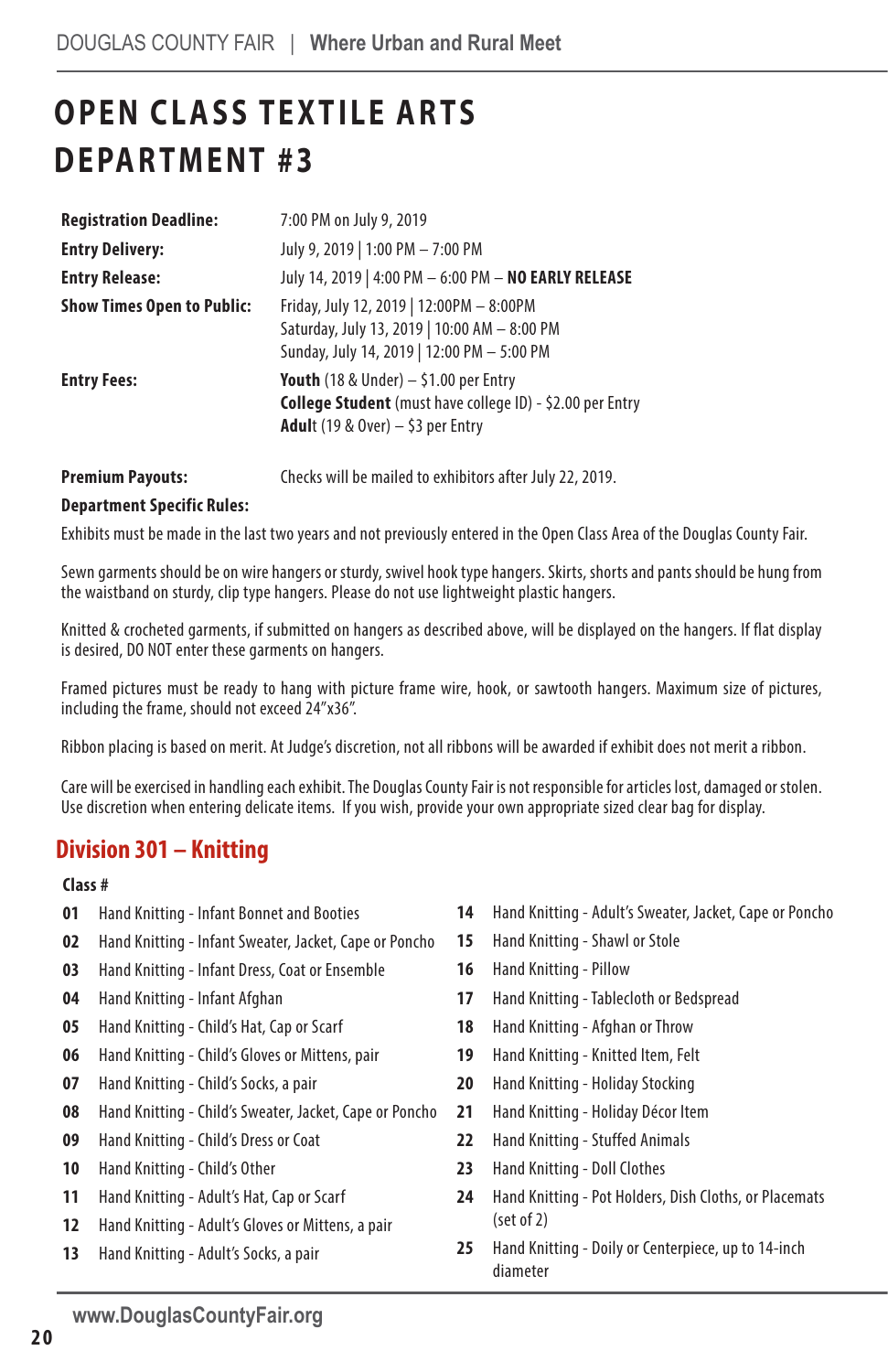- Hand Knitting Doily or Centerpiece, over 14-inch diameter
- Hand Knitting Other Hand Knitted Item, Not Listed
- Machine Knitting Afghan or Blanket
- Machine Knitting Infant/Child Garment or Ensemble
- Machine Knitting Adult Garment or Sweater
- Machine Knitting Fashion Accessory
- Machine Knitting Other Machine Knitted Item, Not Listed

# **Division 302 – Crochet**

### **Class #**

- Infant Bonnet and Booties
- Infant Sweater, Jacket, Cape or Poncho
- Infant Dress, Coat or Ensemble
- Infant Afghan
- Child's Hat, Cap or Scarf
- Child's Gloves or Mittens, a pair
- Child's Socks, a pair
- Child's Sweater, Jacket, Cape or Poncho
- Child's Dress or Coat
- Child's Other
- Adult's Hat, Cap or Scarf
- Adult's Gloves or Mittens, a pair
- Adult's Socks, a pair
- Adult's Sweater, Jacket, Cape or Poncho
- Shawl or Stole
- Pillow
- Tablecloth or Bedspread
- Afghan or Throw
- Knitted item, Felt
- Holiday Stocking
- Holiday Décor Item
- Stuffed Animals
- Doll Clothes
- Adult's Garment
- Pot Holders, Dish cloths, or Placemats (set of 2)
- Doily or Centerpiece, up to 14-inch diameter
- Doily or Centerpiece, over 14-inch diameter
- Other Crocheted Item Not Listed

# **Division 303 – Stitchery**

#### **Class #**

- Needlepoint Fashion Accessory
- Needlepoint Picture, Wall Hanging
- Needlepoint Pillow
- Crewel Framed Item
- Embroidery Ribbon
- Embroidery Doily
- Embroidery Pillow Case, 1 pair
- Embroidery Tea Towel, at least 2
- Embroidery Other Not Listed
- Smocking Any Item
- Tatting Any Item
- Other Item of Stitchery Not Listed